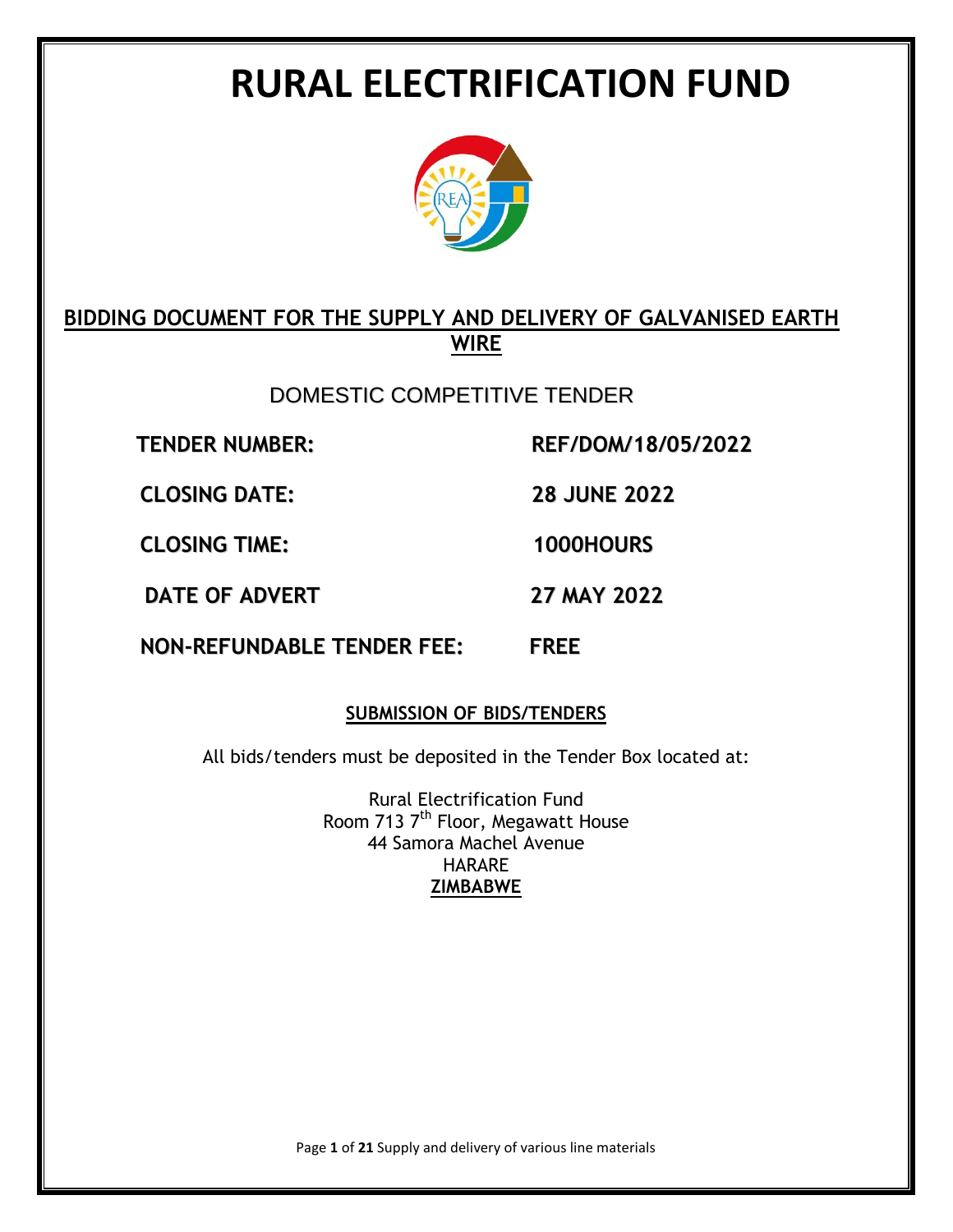# **RURAL ELECTRIFICATION FUND**



# DECLARATION BY THE ACCOUNTING OFFICER IN TERMS OF SECTION 19(2)(C) OF THE PUBLIC PROCUREMENT AND DISPOSAL OF PUBLIC ASSETS REGULATIONS,2018.

# TENDER NUMBER: REF/DOM/18/05/2022

TENDER DESCRIPTION-SUPPLY AND DELIVERY OF GALVANISED EARTHWIRE

# **DECLARATION**

The procurement for the tendered goods/items is based on neutral and fair technical requirements and bidder qualifications.

**Signed**

**.............................** J.V MASHAMBA **CHIEF EXECUTIVE OFFICER**

Page **2** of **21** Supply and delivery of various line materials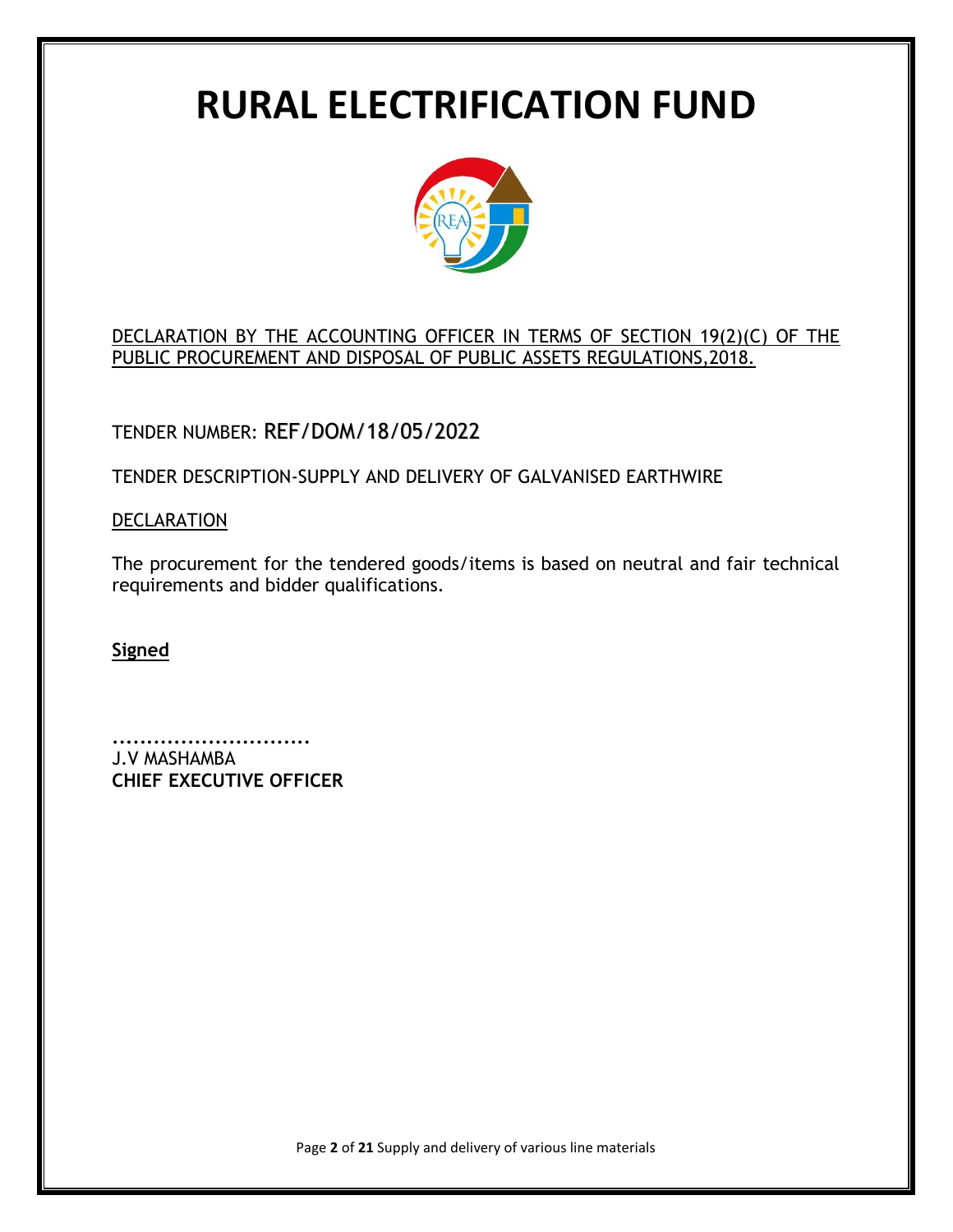# **CONTENTS PAGE**

| 1.0 Scope of Supplies                  |    |
|----------------------------------------|----|
| 2.0 Terms and Conditions of the Tender | 3  |
| 3.0 Evaluation Criteria                | 10 |
| 4.0 Financial Information              | 12 |
| 5.0 Tender Award                       | 12 |
| 6.0 Contacting the Purchaser           | 12 |
| 7.0 Confidentiality                    | 13 |
| 8.0 Corrupt or fraudulent practices    | 13 |
| 9.0 Submission of Bids                 | 13 |
| 11.0 Technical Requirements            | 14 |

 Annexure 1: Declaration of Corrupt or Fraudulent Practices Form Annexure 2: Letter of Tender Form Sample

Page **3** of **21** Supply and delivery of various line materials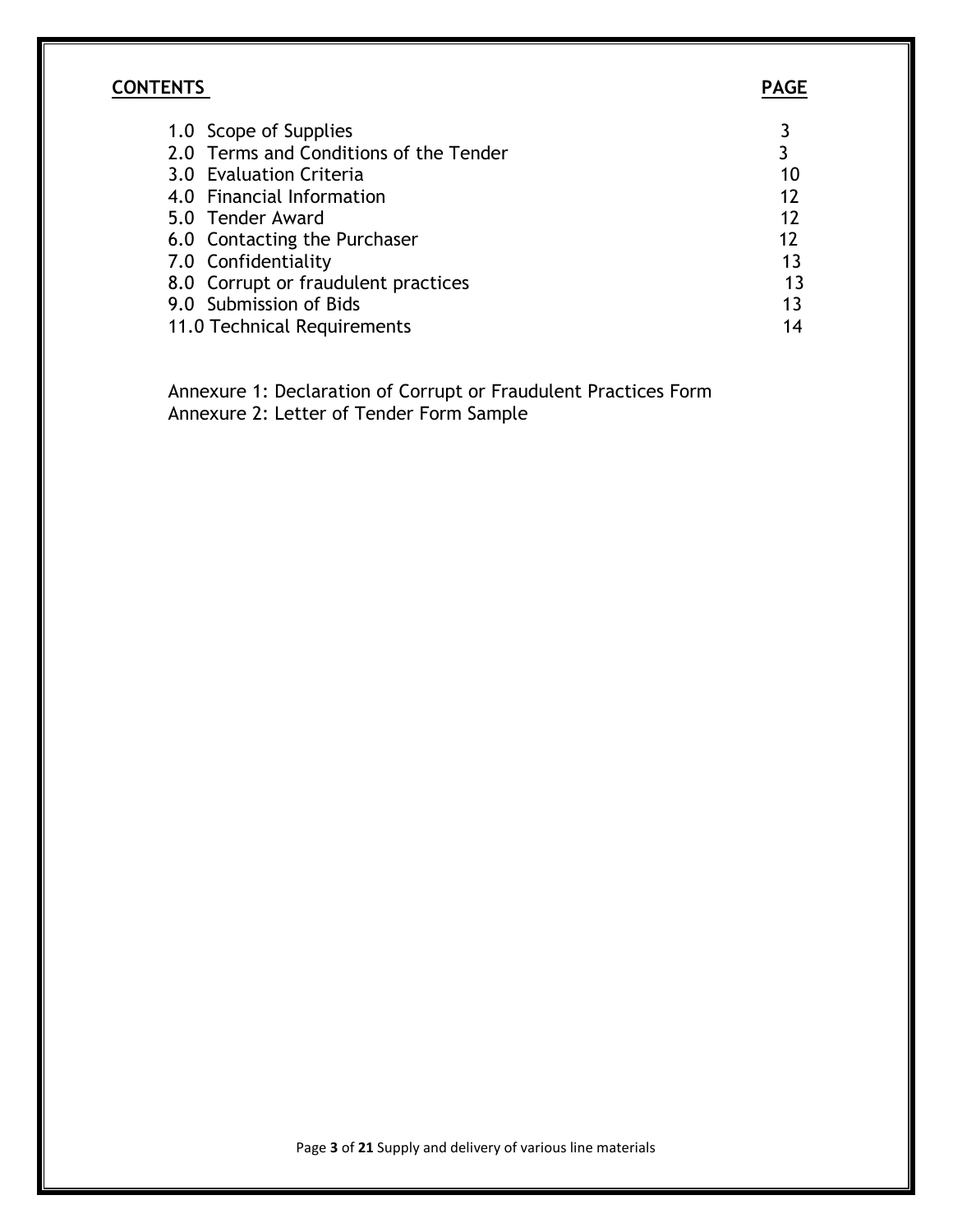# **1.0 SCOPE OF SUPPLIES**

This document is a Bidding Document (BD) for the Supply and Delivery of the following items:

| I LOT<br><b>NC</b> | <b>DESCRIPTION</b>                    | <b>UOM</b> |  |
|--------------------|---------------------------------------|------------|--|
|                    | WIRE GALV STAY 45 TON 7/14 STRAIN     | metre      |  |
|                    | "WIRE GALV STAY 45 TON 7/12"" STRAIN" | metre      |  |

#### **2.0. TERMS AND CONDITIONS TO BE OBSERVED IN TENDERING**

#### **2.1 Terms and conditions**

The tender and any contract shall be governed by the Public Procurement and Disposal of Public Assets Act (Cap 22:23) and the Public Procurement and Disposal of Public Assets Regulations,2018(PPDPA). Orders will be placed by and/or contracts entered into by and between the Rural Electrification Fund(REF) and the successful bidder after approval of the tender in whole or in part by Rural Electrification Fund (REF). REF shall not accept any liability for any order/contract(s) which does not bear the authentic signature of anyone of the authorized signatories at the time of placement of the order/contract. The authorized signatories are the Executive Director Finance, and the Chief Executive.

The Tenderer must acquaint himself/herself with the "**Terms and conditions to be observed in tendering"**. The Purchaser shall not be responsible for any misunderstanding of incorrect information however obtained except information given in writing by the Purchaser.

# **2.2 Cost of Tender**

Bidders shall bear all costs associated with the preparation and submission of their bids.

REF will be not responsible or liable for any such costs incurred by the bidders, regardless of the outcome of the Tender Process.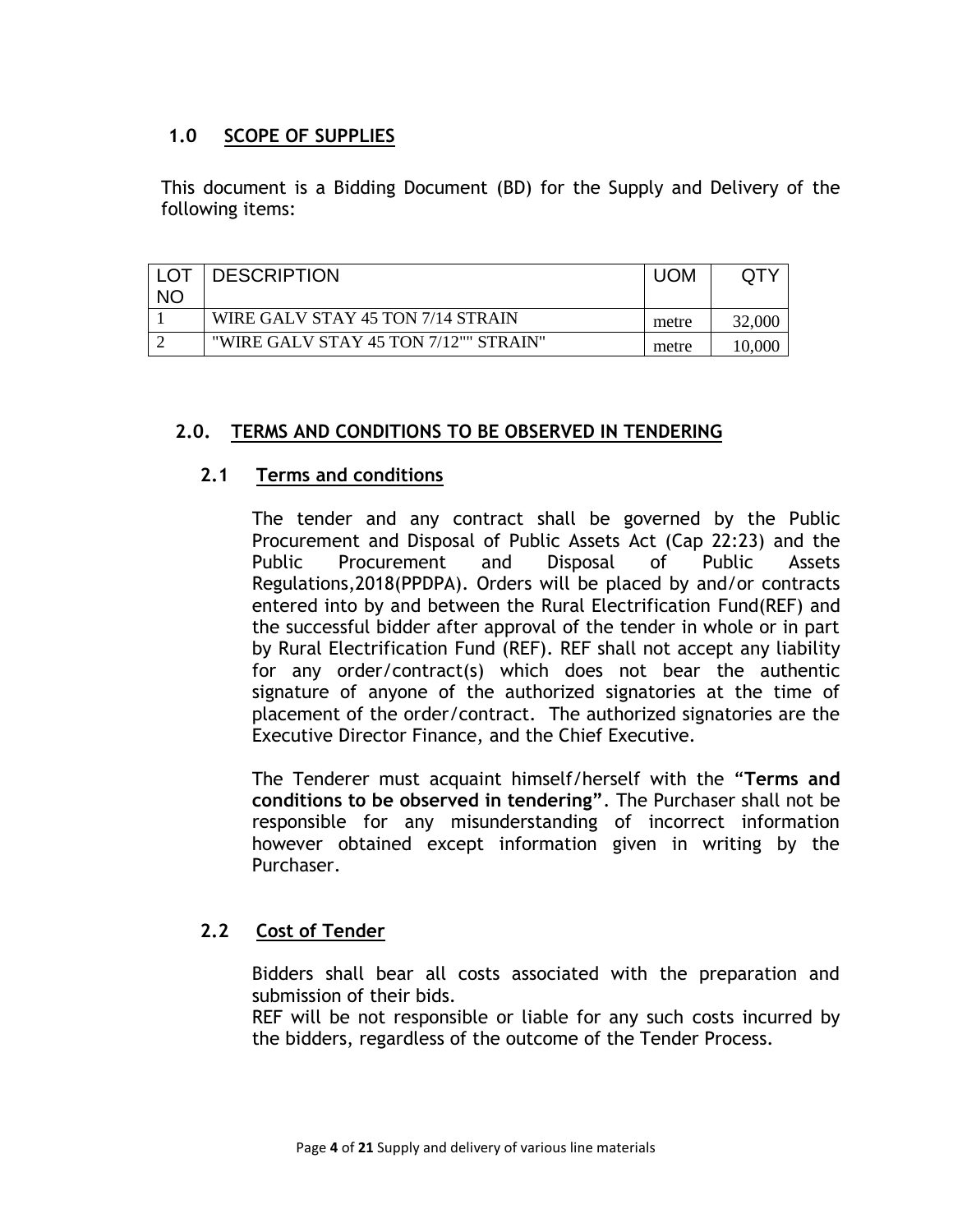# **2.3 Tender Documents**

Suppliers are expected to examine carefully the whole tender document. Failure to furnish all the information required in the bid document or submission of Tender not substantially responsive to the said document in every respect will be at the Supplier's risk and will result in the rejection of the bid.

# **2.4 Tender Queries and Clarifications**

All queries regarding the tender shall be forwarded by the bidder in writing on duly signed company letterhead and emailed on the following email address: [kchinembiri@rea.co.zw](mailto:%20kchinembiri@rea.co.zw) and [buyer1@rea.co.zw](mailto:buyer1@rea.co.zw) , not less than five(5) days working days from the closing date of the tender. Clarifications/Responses pertaining to the queries received shall be uploaded on REF website address [www.rea.co.zw](http://www.rea.co.zw/) on the notice board page. It shall be the responsibility of bidders to continuously check the website for such clarifications/quiry responses.

If a prospective tenderer sends a query less than the stated days above, the query may not be responded. Any neglect, delay or failure on the part of the Tenderer to obtain additional information on the above or any other matters, which the tenderer considers necessary, shall not relieve him/her from responsibility as a Tenderer. Only bidders facing challenges in receiving responses to their quiries may call the Procurement Administrator on 0719 409 691.

# **2.5 Tender Responses**

Suppliers wishing to respond to the tender must submit three (3) copies of their responses, deposit a sealed envelope in the Tender Box situated at:

> Rural Electrification Fund Room 713 7<sup>th</sup> Floor, Megawatt House 44 Samora Machel Avenue Harare Zimbabwe

By not later than 10.00am on the advertised closing date. Prospective suppliers may attend the opening of tender at Megawatt House,  $7<sup>th</sup>$  Floor on the above closing date and time.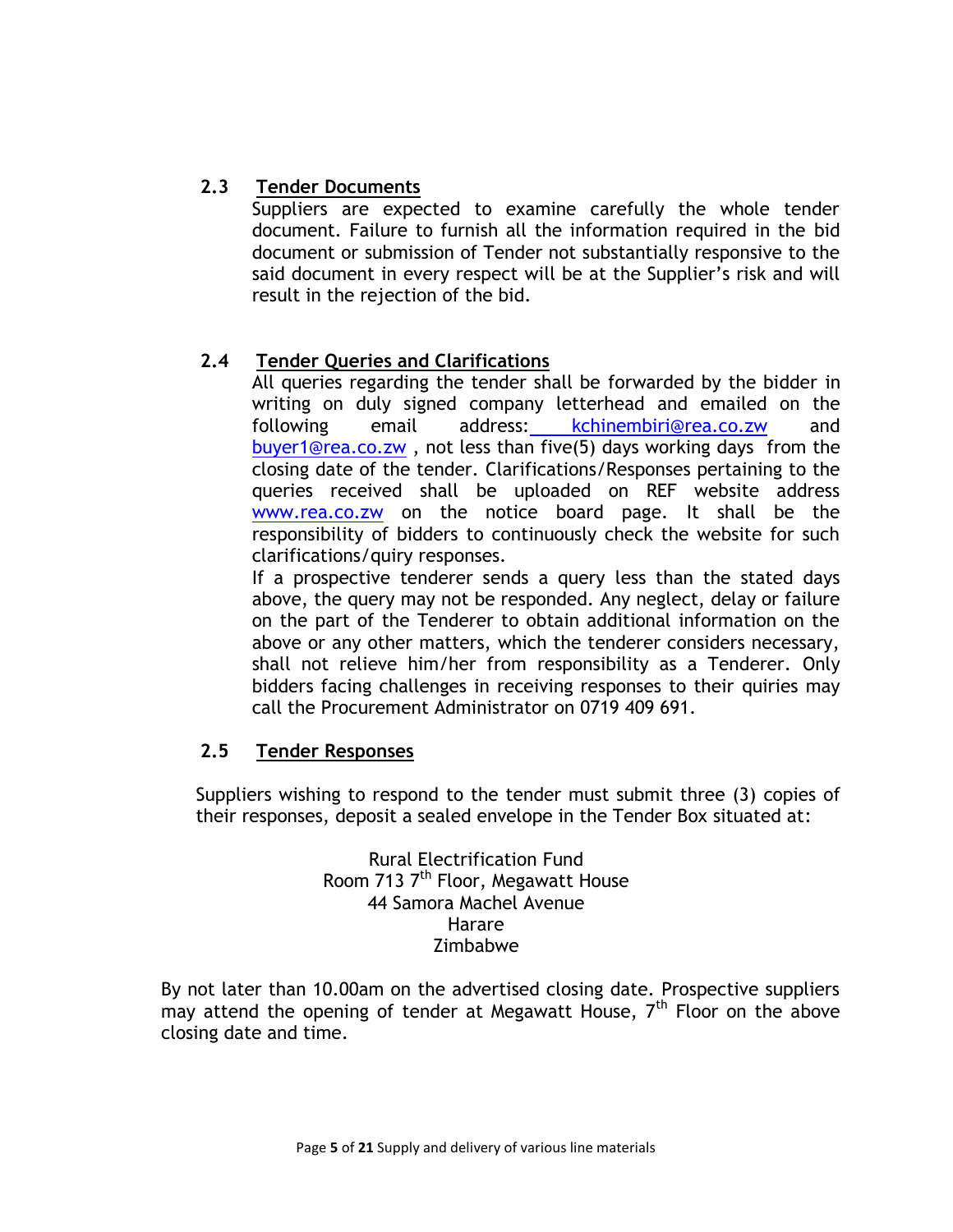# **2.6 Amendment of Tender Documents**

At any time prior to the deadline for the submission of the tenders, Rural Electrification Fund may for any reason whether at its own initiative or response to a clarification requested by a prospective supplier modify the tender document by amendment(s). Such amendment(s) will be uploaded on REF website as stated on clause 2.4 of the bidding document.

In order to afford the supplier reasonable time in which to take the amendment(s) into account in preparing their tenders, Rural Electrification Fund may, extend the deadline for submission of tenders.

# **2.7 Language**

The tenders and all relevant correspondence and documents exchanged between the Seller and Purchaser shall be written in English language.

# 2.8 **Tender Validity Period**

**Tender validity period** is the **period** in course of which the supplier is bound by the **tender**, in relation to its content and conditions offered (price, execution time, guarantee, etc).Tender prices shall remain valid and fixed for a minimum of sixty (60) days period after the deadline from the date of submission of the tender. Bidders must state clearly in writing the price validity of their bid document.

# **2.9 Payment Terms and Conditions**

Rural Electrification Fund shall pay the winning bidder in local currency only within 21 days after delivery, inspection and acceptance of the delivered goods. Any other payment terms and conditions resulting in Rural Electrification Fund paying a deposit or advancing payment such bidders must state ability to secure a bank guarantee from a registered commercial bank acceptable to REF equal to the amount to be advanced. The bank guarantee must be provided within two weeks of contract signing.

 Bidders are therefore requested to clearly state payment terms and conditions in the bid document.

#### 2.10 **Errors of Extension or addition**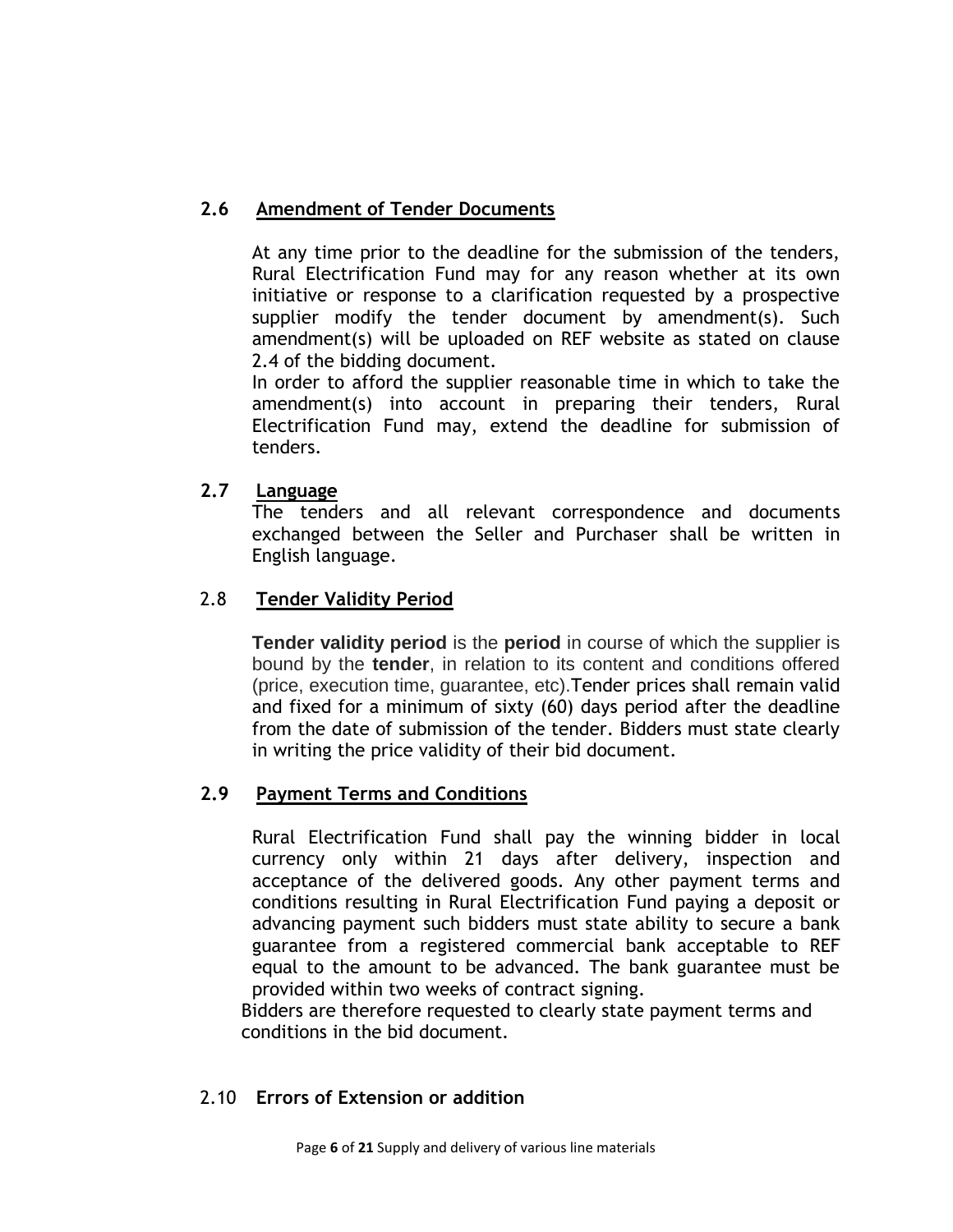The Rural Electrification Fund reserves the right to adjust arithmetical in the bid total price. Any adjustments made by the Rural Electrification Fund to a bid total price will be stated to the bidder prior to the acceptance of the bid, and will be made on the basis that the unit price is taken as correct and all extensions and additions will be adjusted accordingly. In such cases the effect will be that the total amount of the bid will be altered so that this amount agrees with the amount arrived at after the errors of extension or additions have been corrected

# **2.11 Penalties/Liquidated damages**

The purchaser shall without prejudice to its other remedies under the contract, deduct from the contract price, as liquidated damages, sum equivalent to 0.5% of contract price of the delayed goods for each week of delay until actual delivery, up to a maximum of 10% of the tender sum.

# **2.12 Delivery Period**

The successful bidder is expected to deliver the goods within the delivery period stated in the bid document from the date of the Purchase Order. The delivery period must be stated in weeks. In the event that goods will be delivered in different consignments, delivery schedule must be provided together with the bid. The delivery address is as follows: Rural Electrification Fund Central Stores No.22A James Martin Road, Lochinvar Harare Zimbabwe.

REF reserves the right to reject the right to reject any deliveries or items that do not meet the specifications provided in this tender.

# **2.13 Company Profile**

The company profile to include financial details such as Banking Institution Name; Bank Key: Branch; Town/City; Bank Account Number; Type of Account; Account Holder Name; and Sort/Swift Code. VAT registered companies to provide vat number. Provide full name of a person who is authorized to sign for and behalf of the company, cell phone number, email and physical address.

# **2.14 Bid Preparation**

The bid shall be typewritten. Handwritten bids will not be accepted and will be rejected. Bids must be properly spirally bound. A clearly labeled table of contents with correct page numbers or index must be provided on the second page of the bid document. Company name, tender number, tender description, closing date must be displayed on the cover page of the bid document.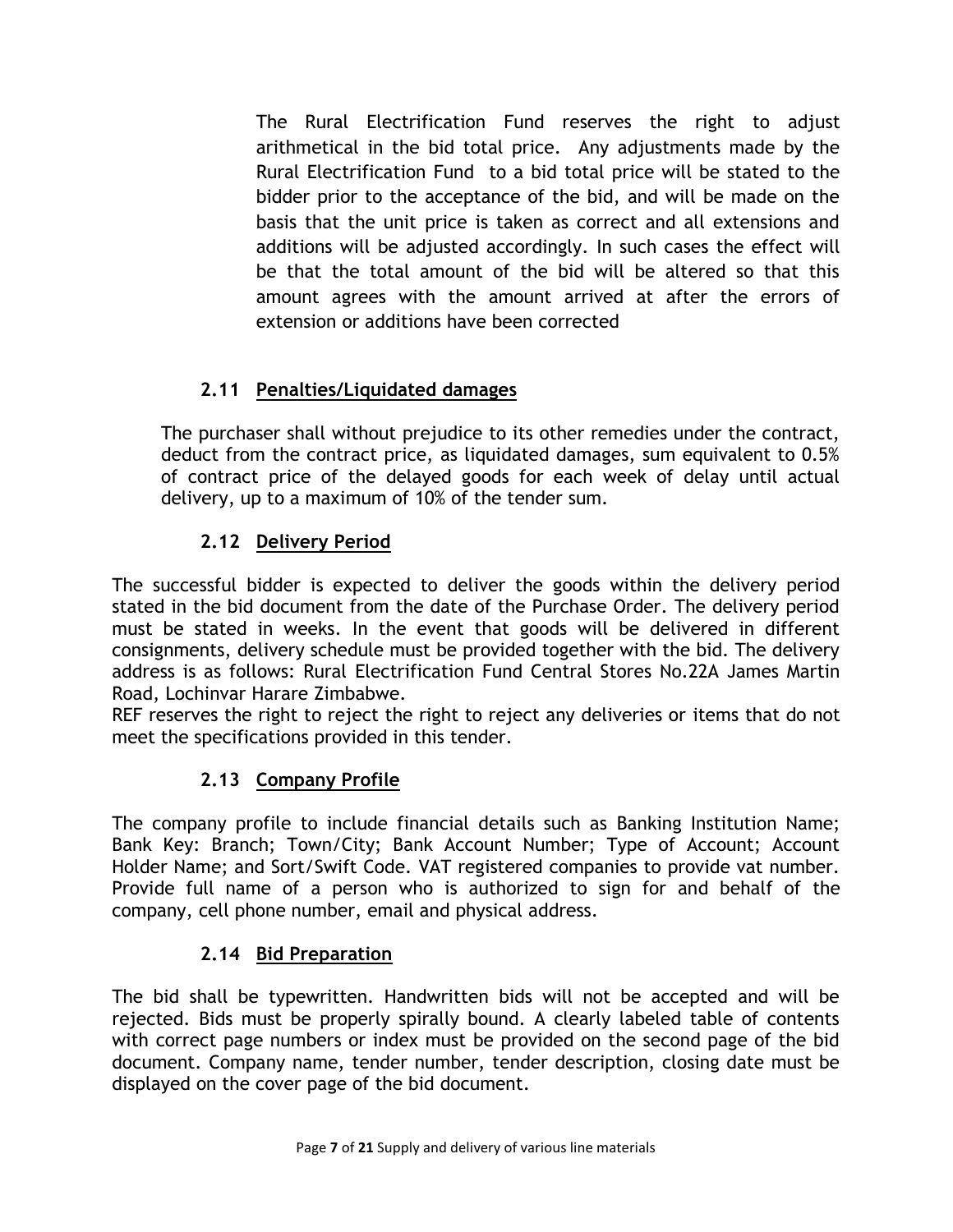#### **2.15 Bid Bond Security**

Bidders must submit a refundable Bid Security of ZW\$300,000.00, valid for 60 Days, together with their bid in line with Statutory Instrument(S.I)05 of 2018. The Bid Security shall be payable using the below Options:

Option 1.....................................A certified Bank Cheque Option 2.....................................A Bank Guarantee

Option 3.....................................A Cash Deposit to the PRAZ

**If Option 3 is chosen bidders must also submit proof of payment to Procurement Regulatory Authority of Zimbabwe (PRAZ) of non-refundable cash bid bond establishment fee equivalent to ZW\$28,000.00(Local bidders) and USD350.00 (Foreign Bidders) in line with Part V of the** Statutory Instrument(S.I) 299 of 2021.**Failure to comply with the above will lead to automatic disqualification.**

#### **2.16 Contract Administration Fee Payable by the Contractors**

Bidders are advised that the winning bidder may be required to pay contract administration fees to PRAZ in line with Statutory Instrument (S.I) 299 of 2021 PART VI. Bidders must ensure they study the fees structure on the S.I for their information.

#### **2.17 Companies owned by same person**

No bidder may submit more than one bid, either individually or as a joint venture partner in another bid, except as a subcontractor and a conflict of interest will be deemed to arise if bids are received from more than one bidder owned, directly or indirectly, by the same person.

# **3 EVALUATION CRITERIA**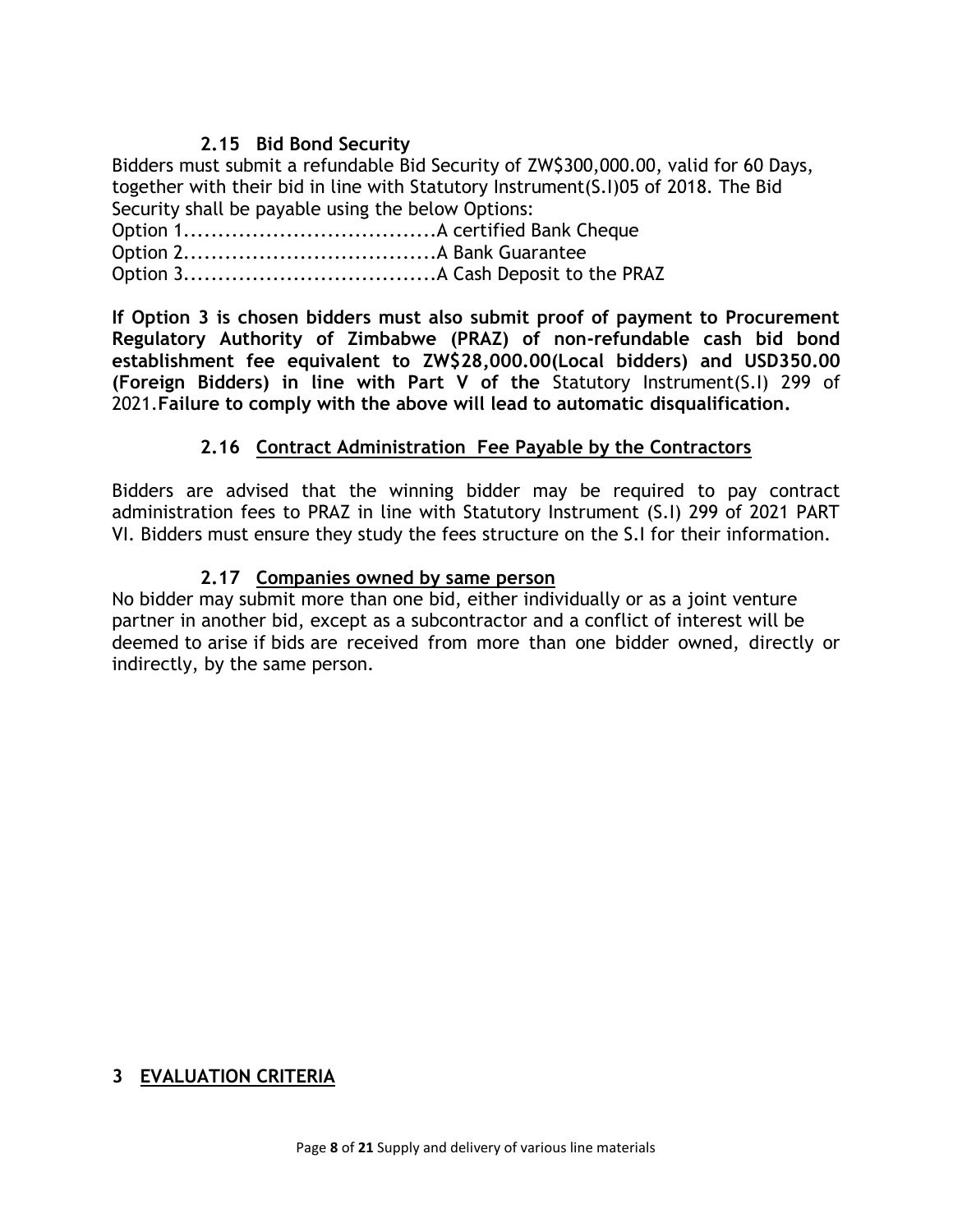The evaluation criteria of the tender shall include the below listed requirements. Bidders who fail to comply with any of the clauses below shall be disqualified from the tender(subject to provisions of the PPDPA) as their bid will not be compliant.

- 3.1 Compliance to technical specifications-Bidders must comply with the technical specifications requirements/instructions provided.
- 3.2 Bidders must attach the following company documents without fail:
	- A Certificate of Incorporation in terms of the Companies Act (Chapter 24.03).
	- or equivalent registration document in country of residence.
	- CR14- indicating names and addresses of the directors and their shareholding Structure.
	- CR 6 Form -principal place of business
	- Proof of registration with Zimbabwe Revenue Authority (ZIMRA) in the form of a valid current tax clearance certificate ITF 263 and VAT registered companies in addition to submit VAT Certificate.
- 3.3 Pricing format-Bidders shall use the following pricing format without fail. Failure to use the correct pricing format may lead to rejection of the bid

| <b>LOT</b><br><b>No</b> | <b>ITEM DESCRIPTION</b> | <b>QTY</b> | Price per<br>meter<br>USD\$ VAT<br><b>Exclusive</b> | <b>VAT</b><br>ZW\$ | <b>Total price</b><br><b>USD VAT</b><br>Incl |
|-------------------------|-------------------------|------------|-----------------------------------------------------|--------------------|----------------------------------------------|
|                         | Xxxxxxxxxxxxxxxxxxxxxx  | <b>XXX</b> |                                                     |                    |                                              |
| 2                       | Xxxxxxxxxxxxxxxxxxxxxx  | <b>XXX</b> |                                                     |                    |                                              |
| 3                       | Xxxxxxxxxxxxxxxxxxxxx   | <b>XXX</b> |                                                     |                    |                                              |
|                         |                         |            |                                                     |                    |                                              |
|                         |                         |            |                                                     |                    |                                              |

# **IMPORTANT PRICING NOTES**

- Dual pricing in terms of Statutory Instrument (S.I) 185 of 2020-Bidders must quote their bid prices both in USD and the RTGS currency using the prevailing exchange rate.
- Payment for the winning bidder shall be strictly in local currency at the prevailing exchange rate using the RBZ exchange rate(mid-rate). See http://www.rbz.co.zw/.
- The prevailing RBZ exchange rate(mid-rate) on the date of tender closing shall shall be used as the base rate where necessary.
- The bid price should clearly and separately show the unit price and the total price.
- The USD prices shall be used for purposes of tender evaluation and tender award.
- Bidders MUST state clearly whether they charge VAT or not.
- 3.4 Bidders must state whether the goods shall be imported or are locally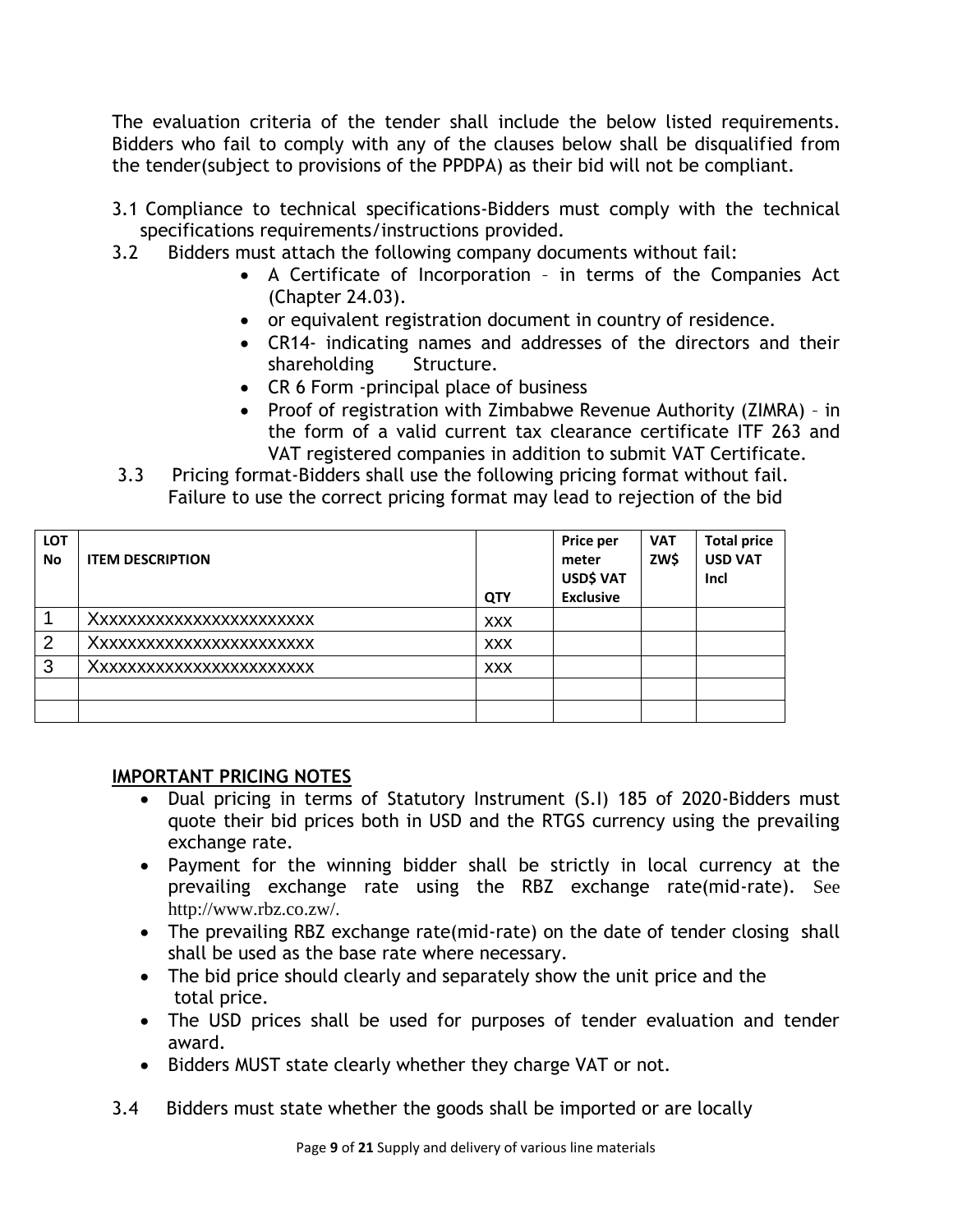manufactured without fail.

- 3.5 Bidders must state the required payment terms. REF favors payment after delivery, however where bidders require pre-delivery payment they must state ability to secure a bank guarantee from a registered commercial bank acceptable to REF equal to the amount to be advanced. The bank guarantee must be provided within two weeks of contract signing.
- 3.6 REF shall pay the winning bidder through local banks transfer. Bidders must provide their local bank account details without fail.
- 3.7 Delivery term shall be DDP (2000)-that means the bid price must be inclusive of import duties and taxes and transit insurance(risk) until delivery at the stated point of delivery-Importing bidders MUST state that the delivery term shall be DDP(2000).
- 3.8 Bidders must be registered with the Procurement Regulatory Authority of Zimbabwe(PRAZ)- Bidders must attach proof of registration with PRAZ on the list for supply of electricals/hardware.
- 3.9 Letter of agency-Importers must attach a letter of agency from the Manufacturer without fail.
- 3.10 Valid ISO/SAZ certificate of the manufacturer of the quoted lot must be attached with the bid documents -Bidders must attach proof without fail.
- 3.11 Bidders who do not hold the items ex-stock must clearly state in their bids that they have checked that the goods tendered "fall" or "do not fall" under the Consignment Based Conformity Assessment (CBCA) programme as required by the Government of Zimbabwe. If the goods tendered "fall" under the CBCA programme, bidders must further state that all costs associated with this requirement will be to the supplier's account. Bidders who hold the items ex stock do not need to comply with this criteria
- 3.12 Delivery period. REF requires the winning bidder **(bidders without ex-stock**) to supply the full order within a period of six (6) weeks from the date of contract signing/order. However where the tender is awarded to bidders who hold the items ex-stock,such winning bidders must deliver within five(5) days from the date of purchase order issuance/contract signing. Bidders must state their capacity to deliver within a period of four(4) weeks or five(5) days whichever is applicable.
- 3.13 Reference letters-Bidders must attach at least two reference letters from companies where the bidder has supplied line construction materials in the past three years.
- 3.14 Bidders must state a warranty period of 12 months for the supplied items.
- 3.15 Bidders are allowed to bid for part quantity or the full quantity.
- 3.16 Bid bond compliance-Bidders must attach proof of bid bod compliance as per clause 2.15 of the Bidding Document without fail.
- 3.17 Bid validity of a minimum of 60 days is required and must be clearly stated.
- 3.18 Tenders must be submitted in three (3) copies and the ORIGINAL" copy must be clearly marked.
- 3.19 The Bidders must submit the bid with a duly filled in and signed Declaration on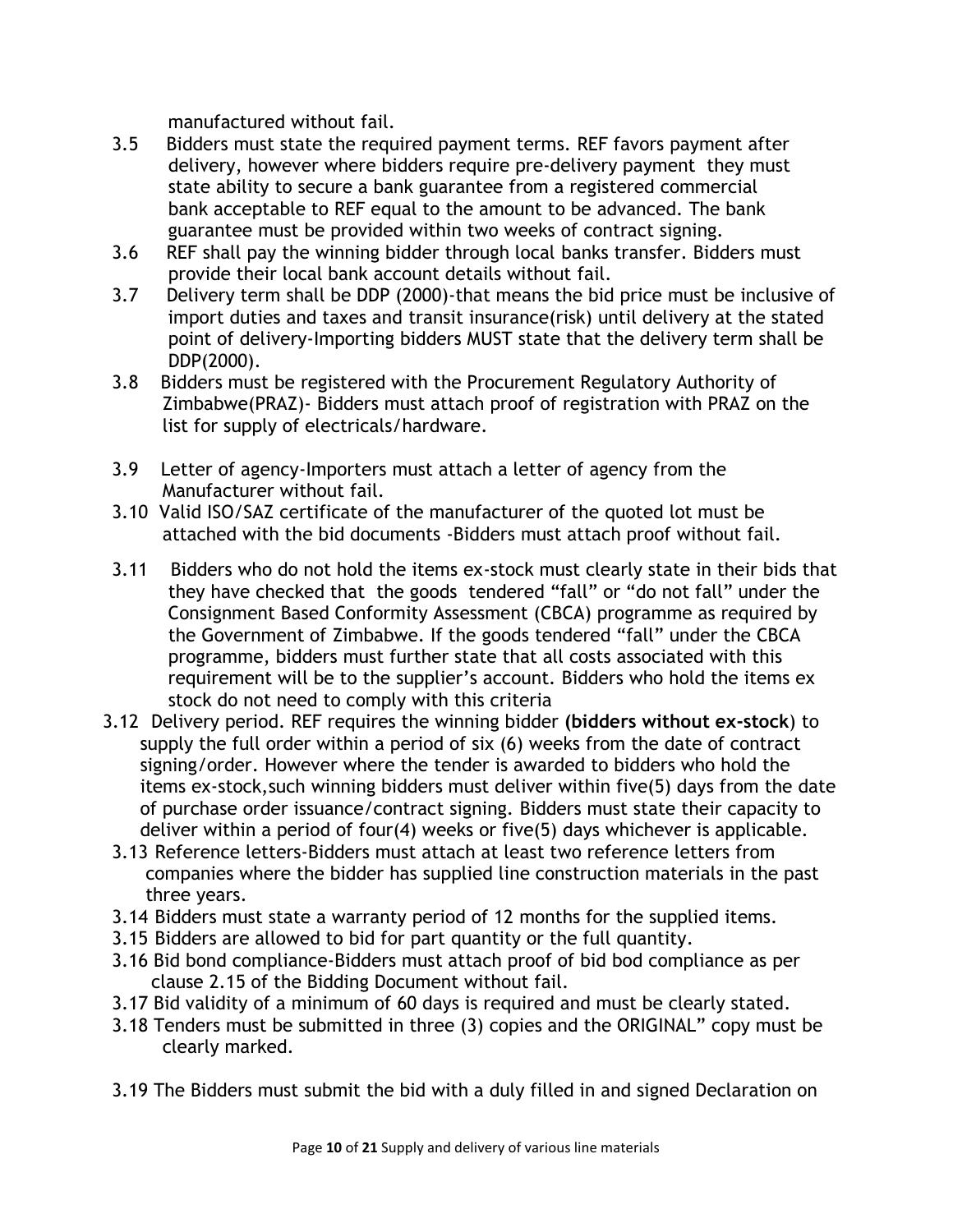Non-Engagement in Corrupt or Fraudulent Practices Form Annexure 2.

3.20 The bidder must submit with the bid a duly filled in and signed attached Form of Tender Annexure 3.

# **4.0 FINANCIAL INFORMATION**

All prices must be inclusive of delivery costs and any other duties and taxes payable by the supplier. The delivery address is Rural Electrification Fund (REF) Central Stores No.22A James Martin Road Lochinvar Harare, Zimbabwe. REF does not assist suppliers in the sourcing of foreign currency. All VAT registered supplier must show VAT separately in their bid.

# **5.0 TENDER AWARD CRITERIA**

REF intends to award the tender to the lowest priced bidder to specification who hold the tendered items **ex-stock.** Where a winning bidder holds less-than the tender quantity ex-stock , REF may award the tender to more than one bidders who hold the items ex-stock until the tender quantity is fulfilled.

Bidders who hold the items ex-stock must state that they hold the goods ex stock without fail and the quantity held in stock.

REF reserves the right to visit bidders and inspect the items stated as EX-STOCK and findings by the visiting team shall be used for evaluation of this tender. **NB: BIDDERS WHO FALSELY CLAIM TO HOLD STOCK SHALL BE DISQUALIFIED FROM THE TENDER PROCESS.** Bidders are allowed to quote for the full or part tender quantity.

However REF may award the tender the tender to bidders who do not hold stock under the following conditions:

- Where non of the bidders hold the goods ex stock.
- Where the bidders who hold the goods in stock have quoted unreasonably high prices.
- When the bidders who hold stock are non-compliant to the tender requirements.

# **6.0 CONTACTING THE PURCHASER**

Any effort by the bidder to influence REF in the tender evaluation, tender comparison, and contract award or order placement decisions will result in the rejection of the bidder's bid.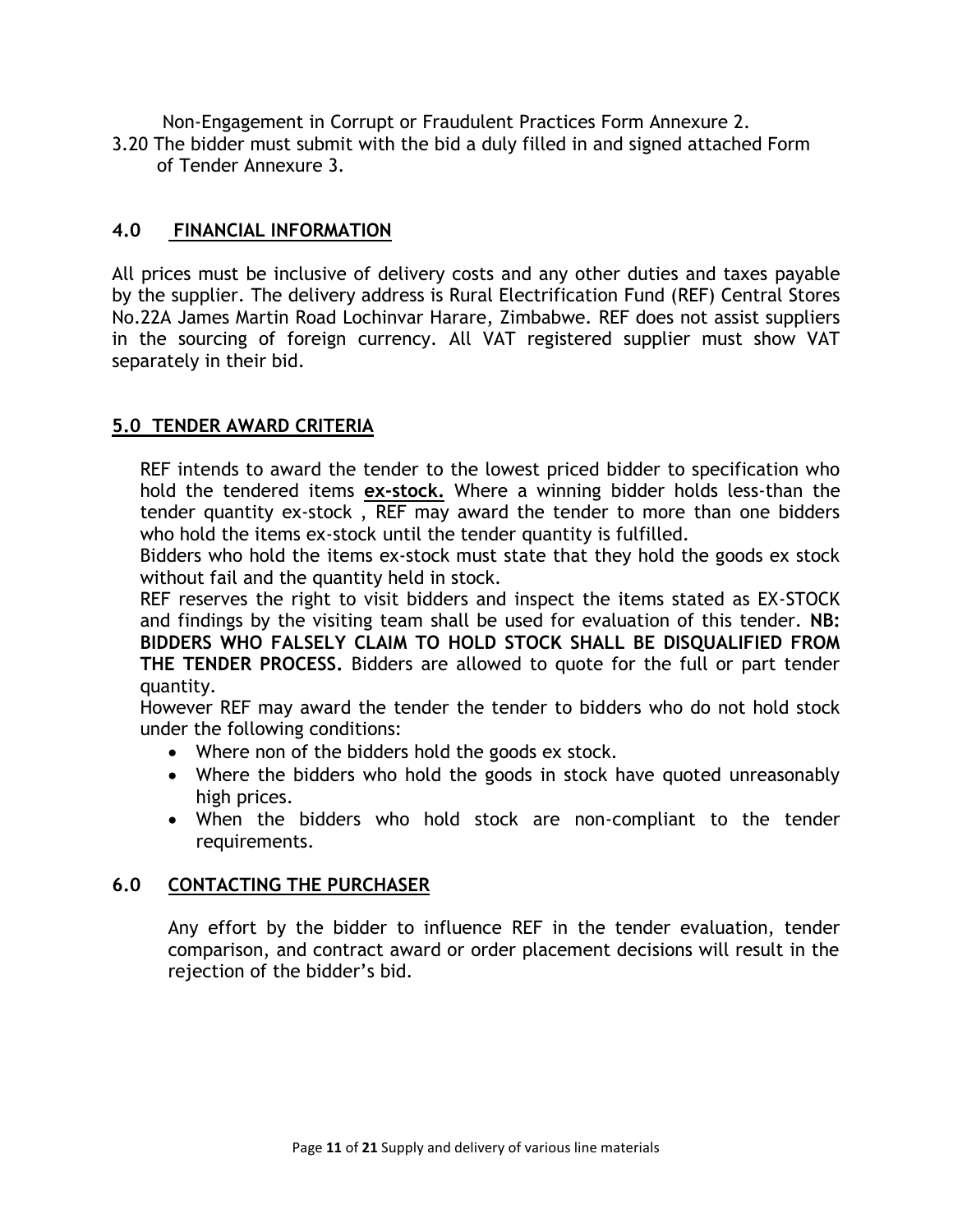# **7.0 CONFIDENTIALITY**

After the public opening of tenders, information relating to the examination, clarification, evaluation and comparison of tenders and recommendations concerning the award of the contract shall not be disclosed to bidders or other persons not officially concerned with such process until the award of contract is announced.**No bidder shall contact the Purchaser on any matter relating to this** tender, from the time of the tender opening to the time the tender is awarded. Any bidder in possession of confidential tender information will be obliged to reveal the source of information and/or face disqualification of his/her tender.

# **8.0 CORRUPT OR FRAUDULENT PRACTICES**

 Rural Electrification Fund requires that Tenderers observe the highest standard of ethics during the procurement process and execution of contracts. A tenderer shall sign and submit together with the bid the attached form (Annexure 2), that states that she/he has not or will not be involved in corrupt or fraudulent practices.

 Rural Electrification Fund will reject a proposal for award if it determines that the tenderer has engaged in corrupt of fraudulent practices in competing for the contract. A Tenderer who is found to have indulged in corrupt or fraudulent practices will be automatically disqualified**.**

# **9.0 SUBMISSION OF BIDS**

- 9.1 The tender must be enclosed in sealed envelopes, endorsed on the outside with the advertised tender number, the closing date and description of tender and must be send by courier in time to be deposited or deposited in the Tender Box situated at, **Rural Electrification Fund, Room 713 7 th Floor Megawatt House, 44 Samora Machel Avenue, Harare,** before 10.00 hours on the closing date notified.
- 9.2 Tenders which are properly addressed to the Procurement Administrator in envelopes with the advertised tender number, the closing date and tender description endorsed on the outside are not opened until 1000 hours on the closing date.
- 9.3 **Note:** Tenders which are not received by 1000 hours on the closing date whether by hand or by courier will be treated as late tenders and will be rejected.
- 9.4 Tele-fax and e-mail bids are not accepted i.e. electronic bidding is not accepted.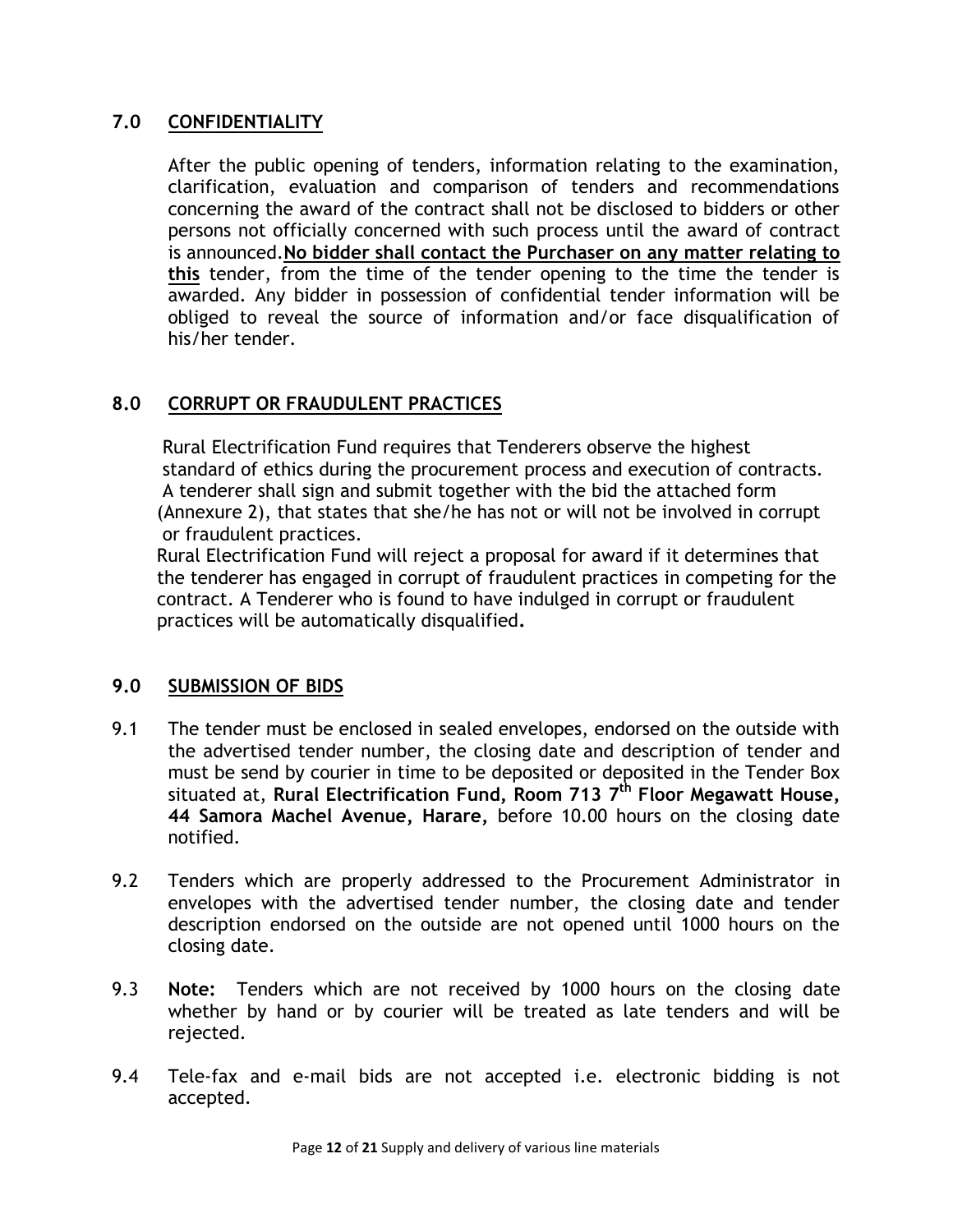- 9.5 Any tender submitted that does not fully comply with the above terms and conditions will be rejected without further consideration as will tenders received after the published closing date.
- 9.6 Bidders are required to adhere to the instructions regarding preparation and submission of tenders as those who do not comply will be disqualified.
- 9.7 Tenderers are free to attend and witness the public tender opening at the above captioned address. The opening ceremony shall be done on the tender closing date soon after the closing time.

#### 10.0 **RIGHT FOR ACCEPTANCE OR REJECTION OF ANY OR ALL BIDS**

*The Fund reserves the right to accept the whole or part of the tender. The Fund reserves the right to accept or reject any bid and to annul tendering process and reject all bids at any time prior to award of contract/order, without incurring any liability to the affected Tenderer(s) or obligations to inform the affected Tenderer(s).*

# *11)* **TECHNICAL SPECIFICATIONS**

Bidders must study the instructions provided in the table below. The instructions pertain to each lot. Bidders must comply with the instructions per Lot without fail.

# **TABLE OF REQUIREMENTS**

|           | <b>DESCRIPTION</b>                | <b>INSTRUCTION TO BIDDERS PER LOT. BIDDERS MUST</b>    |
|-----------|-----------------------------------|--------------------------------------------------------|
| <b>NO</b> |                                   | STRICTLY COMPLY WITH THE INSTRUCTIONS PROVIDED         |
|           |                                   | <b>BELOW PER LOT. BIDS THAT ARE NON COMPLIANT TO</b>   |
|           |                                   | THESE INSTRUCTIONS WILL BE REJECTED.                   |
|           | WIRE GALV STAY 45 TON 7/14 STRAIN | <b>Technical Specifications attached. Bidders must</b> |
|           | "WIRE GALV STAY 45 TON 7/12""     | complete the technical guarantee schedule available.   |
|           | STRAIN"                           |                                                        |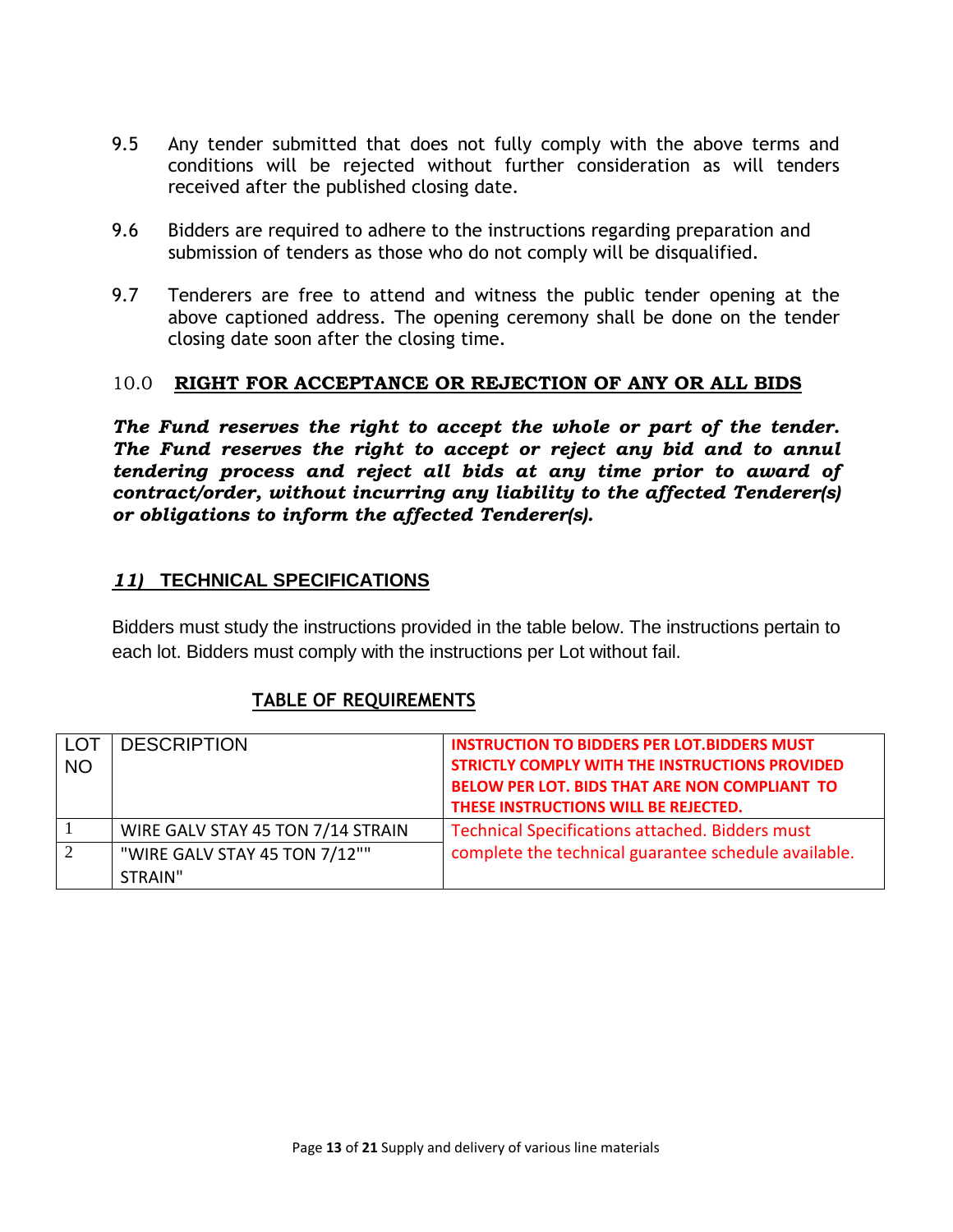#### **REA SPECIFICATION No. 41012/1997 SPECIFICATION FOR GALVANIZED STEEL WIRE (USED FOR STAY AS AND EARTHING)**

#### **1 INTRODUCTION**

This Specification covers the details of the Galvanised Steel Wire Strand used for stays and as earth wire. Unless otherwise stated in the Schedule of requirements, the table below gives the typical standards of Galvanized stranded stay wire used by REA.

#### **2 STANDARDS OF GALVANIZED STRANDED STEEL SATY WIRE USED BY REA**

| <b>ITEM</b> | DESCRIPTION OF GALVANISED STRANDED STAY WIRE |
|-------------|----------------------------------------------|
|             | 7/8 swgx45 ton, 7/4.00x700mpa                |
|             | 7/12 swgx45 ton, $7/2.65x700$ mpa            |
|             | $7/14$ swgx45 ton, $7/2.00x700$ mpa          |

#### **3 PARTICULARS OF ENVIRONMENT**

Maximum wind pressure on project area of conductors and cylindrical objects  $430$  N/m<sup>2</sup> Maximum wind pressure on steel members On 1.5 times projected area 820 N/m<sup>2</sup>

Rainfall conditions 800-1700 mm/year Maximum 160mm in 24 hrs

 The galvanized stranded steel wire shall be capable of withstanding the following environment conditions.

a) Ambient temperature:

| (i) | Minimum:                     |       | $40^{\circ}$ C |  |
|-----|------------------------------|-------|----------------|--|
|     | $(ii)$ Minimum:              | minus | $10^{\circ}$ C |  |
|     | (iii) Maximum daily average: |       | $35^{\circ}$ C |  |

b) Humidity

 Humidity of 13mg per cubic metre absolute and 65% relative before storms with vapour pressure of 17mmHg.

c) The galvanized stranded steel wire will be subjected to tropical Conditions where sudden ambient air temperature changes of the order of  $10^{\circ}$ C per hour, occurring at the onset of rain are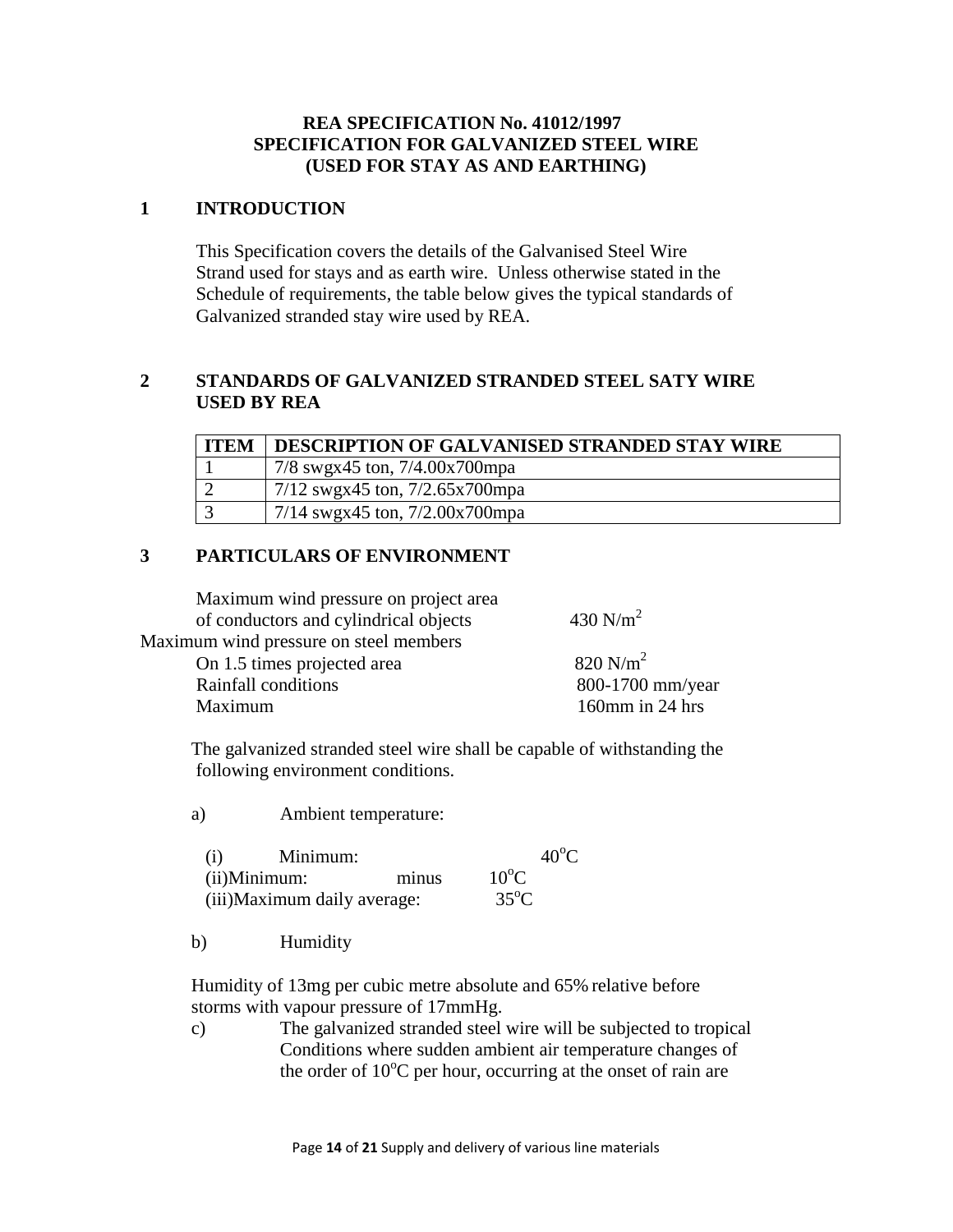experienced, but the barometric pressure at any given place does not vary by more than approximately 10mm Mercury. Frequent and severe lighting storms occur during summer months, with isoceraunic levels varying between 50 and 100 thunderstorm days per annum.

 It is the manufacturer's responsibility to make himself familiar with any other climatic and physical conditions pertaining in Zimbabwe and to allow for all conditions in his designs.

#### 4 **PATICULARS OF ELECTRICAL SYSTEM**

The Galvanised Steel Wire Strands shall be suitable for use on the following electrical system:

- a) outdoor, 3-phase.
- b) operated at  $50H<sub>z</sub>$  variable between plus or minus 2.5%.

#### **5. STANDARDS, UNITS AND LANGUAGE**

All Galvanised Steel Wire Stands supplied under this specification shall conform to the following:

- a) The latest edition of BS 183:1972 and any amendments of its IEC equivalent.
- b) Any other standard provided the tederer can provide documentary evidence that the standard is equal to or better than the above.

 All tenders, correspondence, and all description upon drawings, illustrations or instruction shall be in the English Language.

 SI units of measurements shall be used throughout. The galvanized steel wires shall be manufactured to high quality standards. The companies manufacturing the cables shall have ISO certification. Documentary proof of ISO Certification shall be provided with the bid. The requirements for ISO certification will be waived for local companies, but should have S.A.Z Certification.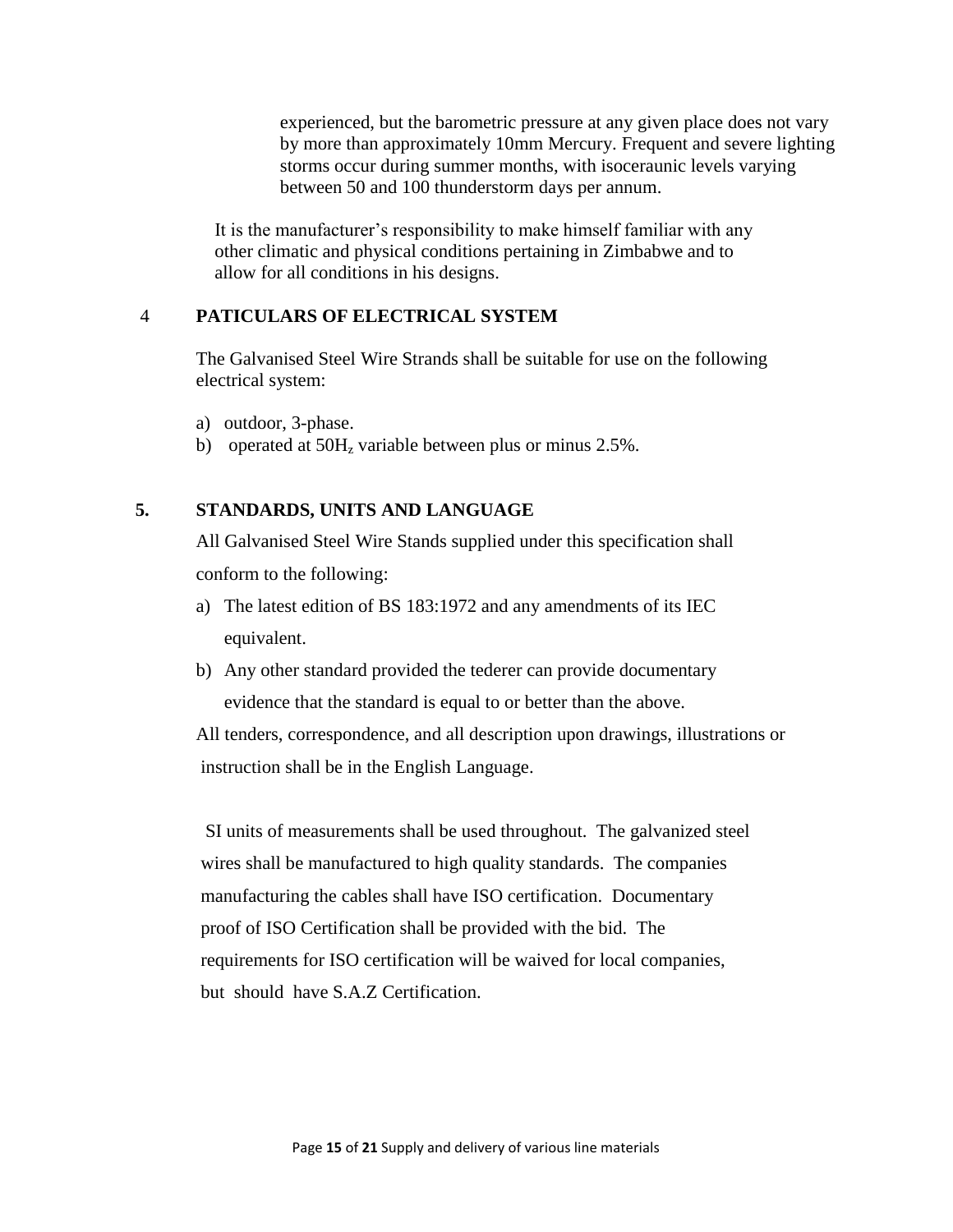#### **6 CONSTRUCTION**

#### **6.1 Material of Wire**

 The wire shall be drawn from steel made by any process, except that the air, and mixed air-oxygen, bottom basic converter shall not be used.

#### **6.2 Galvanising of Wire**

 Unless otherwise Specified, the galvanized coating shall comply with the requirements of BS 443.

#### **6.3 Freedom from defects**

The finished wire shall be free from any harmful defects or kinks

#### **6.4 Joints during wire manufacture**

For all other grades there shall be no welds in the wire other than those made in the base rod or wire before drawing. However for grades 350 and 480, welds shall be permitted at the option of the manufacture at nay stage prior to galvanising.

#### 6.5 **Strand lay**

Unless otherwise Specified in the Schedule of requirements, the outer wire of all strands shall have a right-hand lay. In 19 wire strand the outer twelve wires shall be normally laid up in reverse direction to that of the inner layer, but they may be laidup in the same direction when Specified in the Schedule of requirements.

#### **6.6 General Strand**

 The lay length of the general strand shall be 12 to 18 times the nominal overall diameter of the strand.

#### **6.7 Joints during stranding**

For all other grades, there shall be no welds in the wire other than those made in the base rod or before drawing. However for grades 350 and 480, Welds shall be permitted at the option of the manufacture at any stage prior to

galvanising.

 For all grades of 19-wire strand, joints in the wire during stranding shall be permitted provided they are kept to a minimum and well spaced. Joints made during stranding shall be protected against corrosion.

#### **7 TESTS**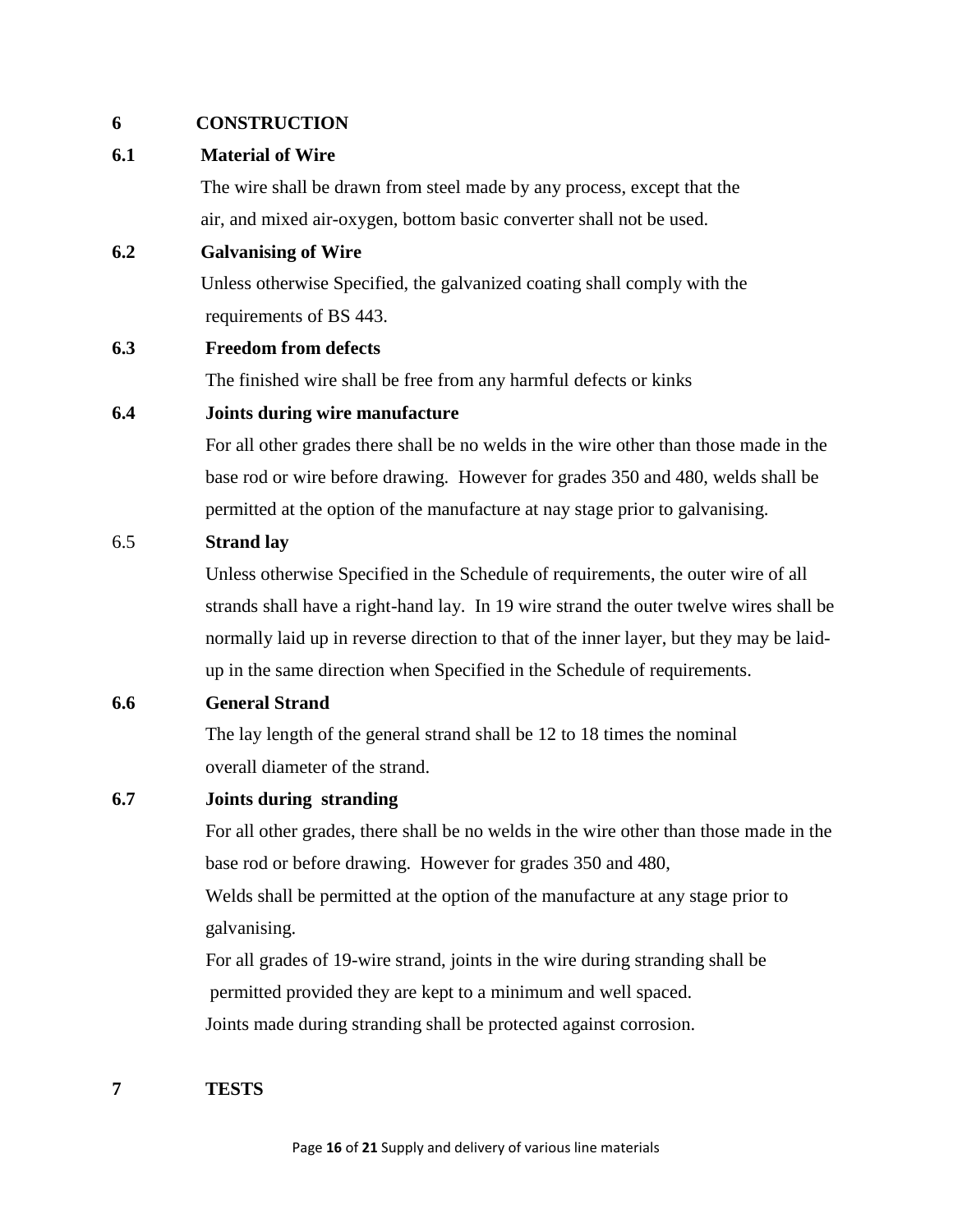The samples of individual coil or drum of strand for the tests shall normally be taken before stranding. The manufacturer shall carry out test on samples taken out at least from 10% of the individual coils. The coils used shall comply with the following tests.

- a) Diameter test, according to BS: 183 clause 8, of which the tolerance shall comply with the values given in Table 1 under clause 8.
- b) Tensile and elongation test, according to BS: 183 clause 9, of which the minimum elongation of the strand shall comply with the values given in table 2 under clause 9.

#### **8 GALVANIZED STEEL WIRE STRAND DRUMS**

 The Galvanised Stranded Steel Wire shall be supplied and delivered on Drums. The flanges and barrels of the drums shall be made entirely of a suitable and seasoned wood which shall be treated. If hardwood use, it shall not form more than 40% of the total weight of wood making up the drum, neither shall it be used on the inside of the flanges and barrels so that it shall not be in contact with the Galvanised Steel Wire Strand. Spindle holes shall not be less than 60mm in diameter. The surrounding of the holes shall be suitably reinforced.

 The flanges and barrel shall be free from protruding material capable of Damaging the Galvanised Steel Wire or the hands of operator during Rotation of the drum

#### **9 PACKING**

The surface of the barrel and the inside of the flanges shall be lined with waterproof paper. The loose end of the Galvanised Stranded Steel Wire Strand shall be firmly stapled to the inside of the flanges. The drum number shall be branded or gauged into the outside of one of the flanges. An arrow shall indicate the direction in which the drum shall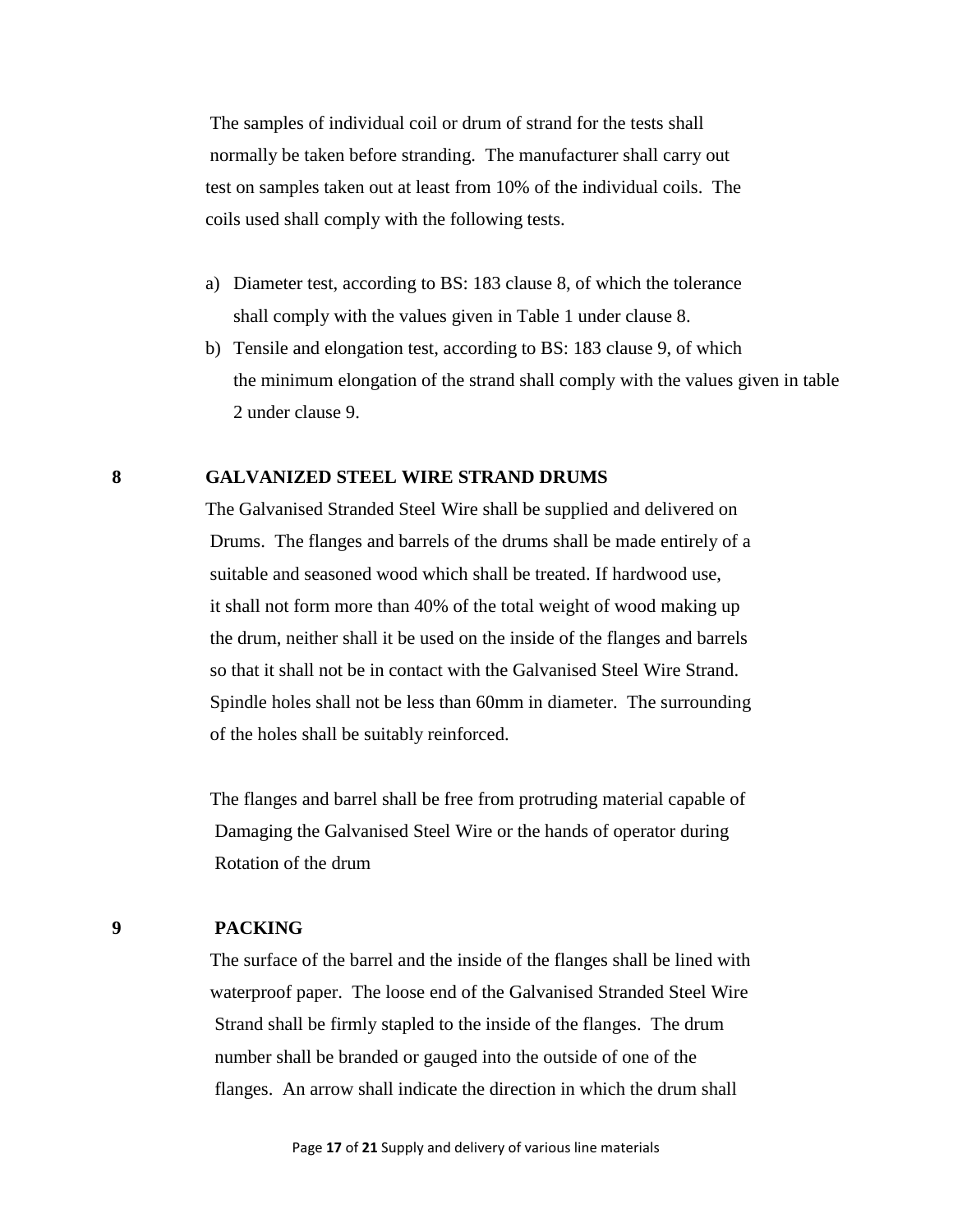be rolled. A label showing size, type and length of Galvanised Steel Wire Strand shall be firmly secured t the outside of one of the flanges. The label shall be suitably weatherproofed

#### **10 MARKING**

The following information shall be marked on each Drum

- a) Manufactures' name
- b) Trade mark, if any
- c) Drum or identification number
- d) Size of Galvanised Stranded Steel Wire
- e) Number of Galvanised Stranded Steel Wire
- f) Gross mass of the package
- g) Net mass of Galvanised Stranded Steel Wire
- h) Tender Number and REA order Number

#### **11 TECHNICAL GUARANTEE SCHEDULE**

#### **11.1 PREAMBLE**

- a) The Technical schedule shall be filled in and completed by the Bidder, and submitted with the Bid.
- b) All documentation necessary to evaluate whether the equipment offered is in accordance with this specification shall be submitted with the Bid.
- c) All data entered in the schedules of Technical Guarantees are guaranteed values by the Bidder and cannot be departed from whatsoever.
- d) All data entered in the schedules of informative Data are also guaranteed values by the Bidder. These data may only be altered following the Engineer's written consent.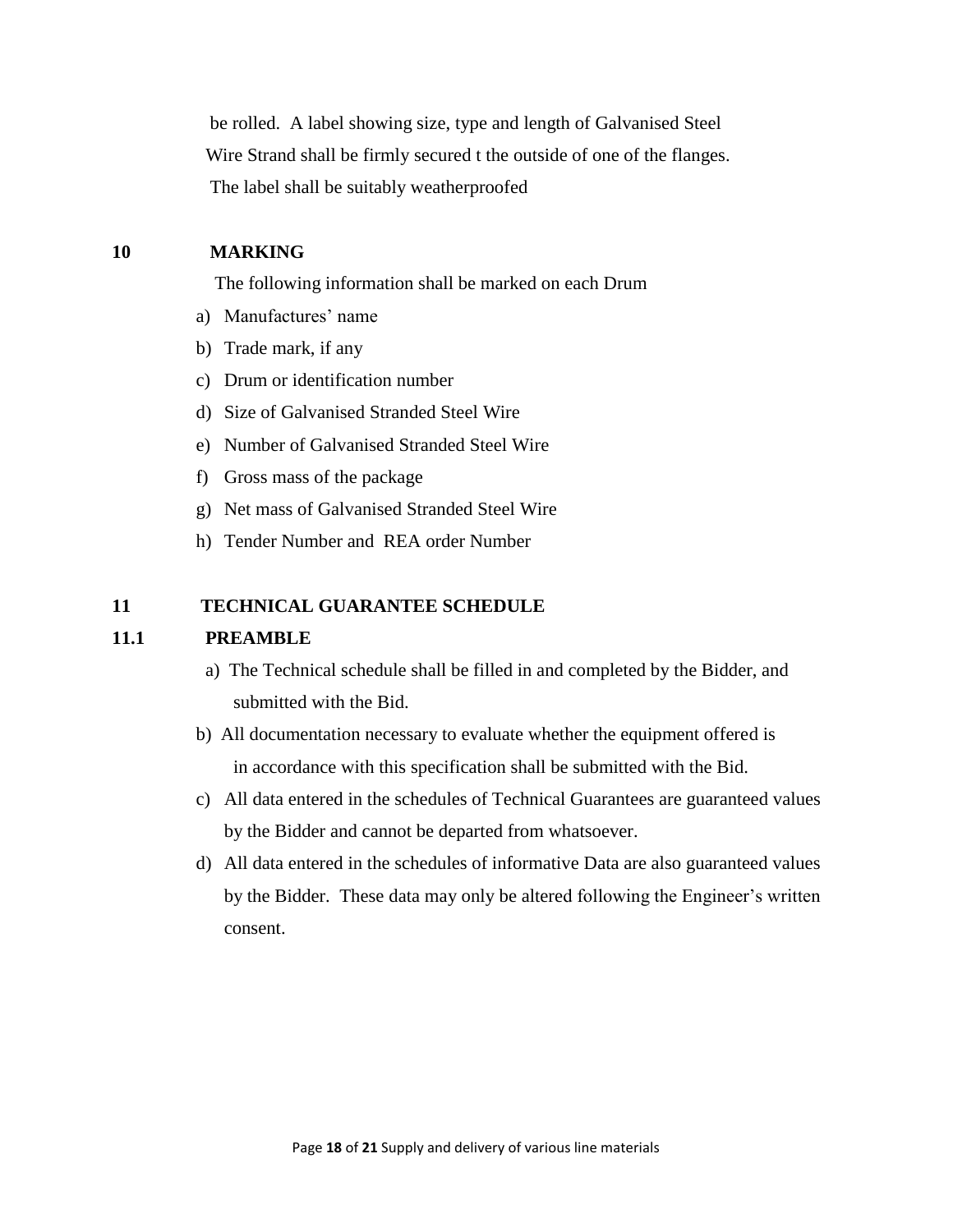#### **TABLE A**

| <b>TECHNICAL GUARANTEES</b> (to be filled in by Bidder for each type) |       |           |  |  |
|-----------------------------------------------------------------------|-------|-----------|--|--|
| Description                                                           | Unit  | Guarantee |  |  |
| Reference standards                                                   |       |           |  |  |
| Type designation                                                      |       |           |  |  |
| Grade of galvanized steel wire                                        |       |           |  |  |
| Size of Galvanised Steel Wire                                         | sq.mm |           |  |  |
| Number and length of Galvanised                                       |       |           |  |  |
| <b>Stranded Steel Wire</b>                                            |       |           |  |  |
| Size of each strand                                                   | sq.mm |           |  |  |
| Overall diameter                                                      | Mm    |           |  |  |
| Gross Mass of package                                                 | kg/km |           |  |  |
| Net Mass of Galvanised Steel                                          | kg/km |           |  |  |
| Wire                                                                  |       |           |  |  |
| Manufacture's name                                                    |       |           |  |  |
| Country of manufacture                                                |       |           |  |  |
| Trade mark                                                            |       |           |  |  |
| Drum or Identification number                                         |       |           |  |  |

*Where necessary, documentation to evaluate whether the equipment offered is in accordance with this specification shall be submitted with the Bid'*.

Tenderer's Signature\_\_\_\_\_\_\_\_\_\_\_\_\_\_\_\_\_\_\_\_\_\_\_\_\_\_\_\_\_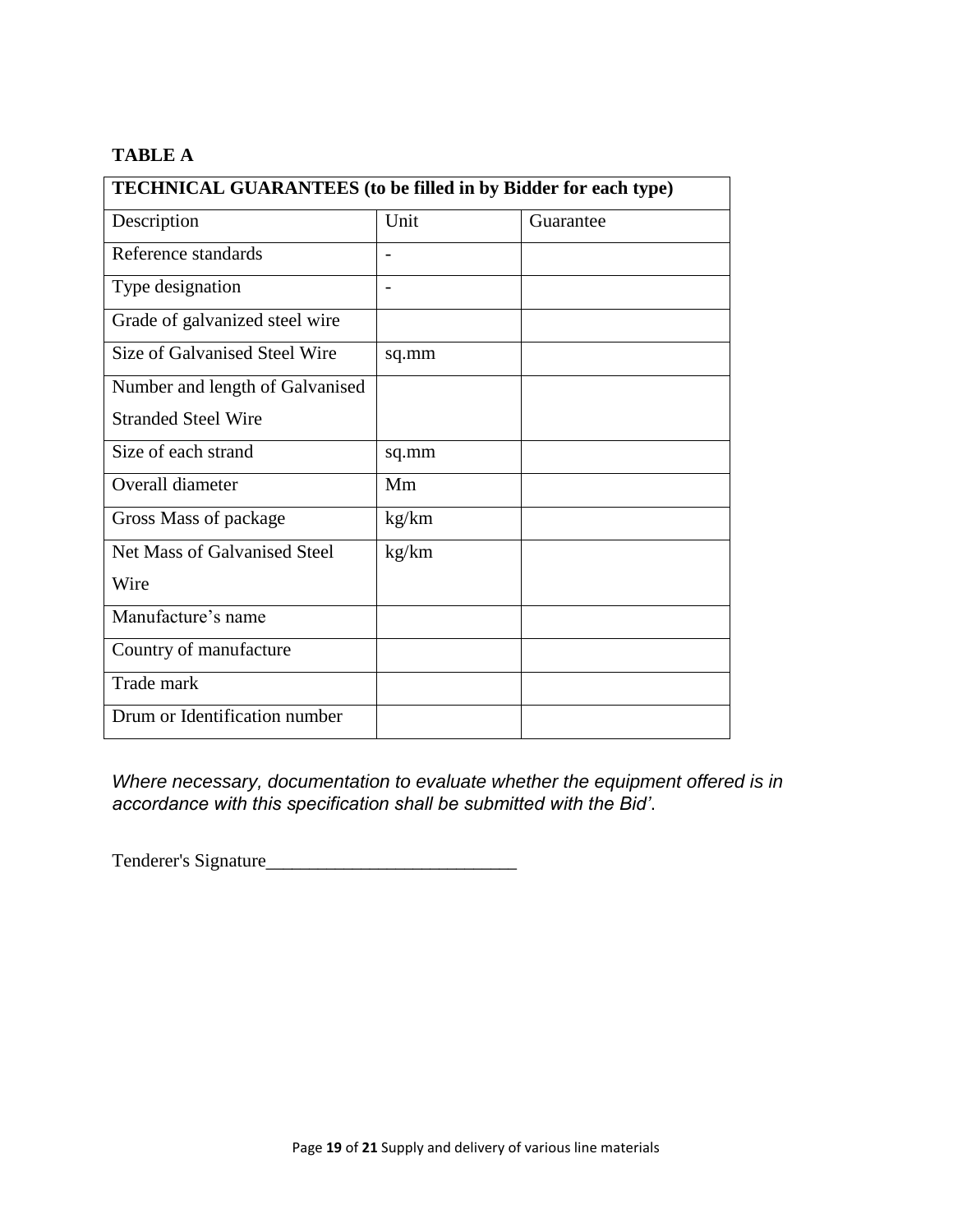#### **Annexure 1**

#### **DECLARATION ON NON-ENGAGEMENT IN CORRUPT OR FRAUDULENT PRACTICES FORM**

The Chief Executive Rural Electrification Fund 6<sup>th</sup> Floor Megawatt House 44 Samora Machel Ave P. Bag A250,Avondale Harare Zimbabwe

#### **TENDER NUMBER: \_\_\_\_\_\_\_\_\_\_\_\_\_\_\_\_\_\_\_\_\_\_\_\_\_\_\_\_\_\_\_\_\_\_\_\_\_\_\_\_\_\_\_\_\_\_\_\_\_\_\_\_ TENDER DESCRIPTION: \_\_\_\_\_\_\_\_\_\_\_\_\_\_\_\_\_\_\_\_\_\_\_\_\_\_\_\_\_\_\_\_\_\_\_\_\_\_\_\_\_\_\_\_\_\_\_\_**

the undersigned (*Director of Company*) on behalf of \_\_\_\_\_\_\_\_\_\_\_\_\_\_\_\_\_\_\_\_\_\_\_\_\_\_\_\_\_\_\_\_\_\_\_\_ (*Name of Organisation*), do hereby declare that our organization has not been engaged in any corrupt or unethical practices during the subsistence of our organisation.

| Name in Full |  |
|--------------|--|
| I.D. Number  |  |
| Signature    |  |
| Date         |  |